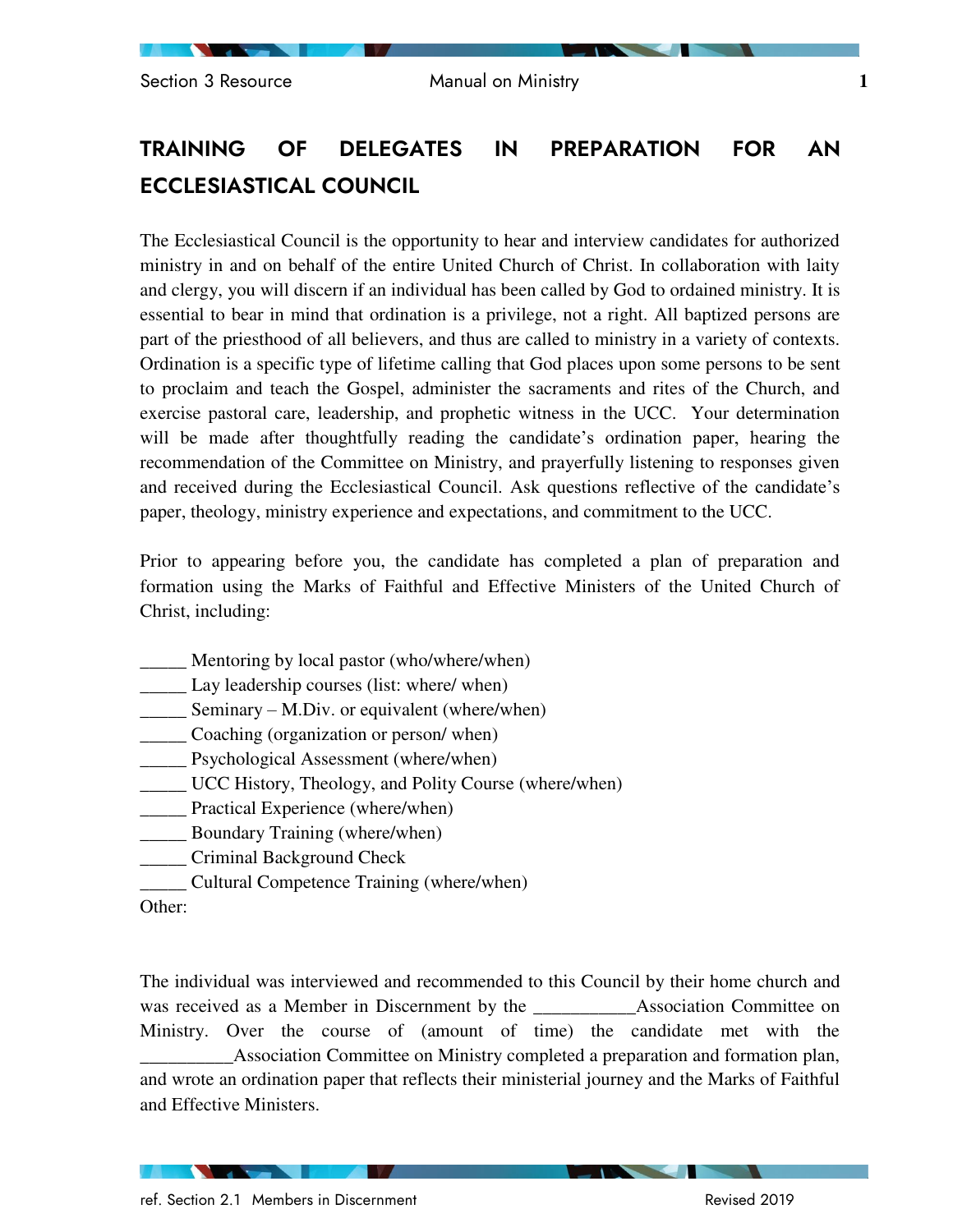If the candidate was previously ordained by another faith tradition, the Committee on Ministry and the candidate shared in a period of mutual discernment for at least one year. Documentation of good standing in the other tradition, demonstration of understanding of UCC history, theology, and polity, as well as other criteria were required for consideration of Privilege of Call for ministry in and on behalf of the UCC. If authorization for Privilege of Call is granted, the candidate will permanently relinquish their credentials with the other tradition and hold authorization solely within the UCC.

You are being asked to discern if the candidate should be authorized for ordination or Privilege of Call in the UCC. This decision is an important responsibility and is made for the entire United Church of Christ.

Your discernment today is not the only discernment that has taken place, however. The individual often must first discern a sense of God's call on their life. This may begin with a still, small voice from within or with questions and prodding from family or friends. It is confirmed in conversation with a pastor and/or church leadership, and with a Committee on Ministry. For persons seeking ordination, the road of preparation involves many opportunities to test the call and discern if this person has the temperament, skills, and heart for ordination. The Committee on Ministry discerns with the person whether this is a call to lay ministry or ordination. For persons seeking Privilege of Call, you will want to hear the reasons for their choosing to leave their current denomination, and why they have chosen the UCC.

You will have an opportunity to ask the candidate questions, as you seek to add your discernment to the process. What you are looking for finally, is a quality, a sense, that the person appearing before you is responding to the divine call and is answering that call honestly and faithfully. You need to be alert to both the tangible and intangible evidence of a candidate's fitness for ordained ministry in the UCC.

In developing your questions, it may be helpful to know the UCC's expectations of its candidates for authorization. The Marks of Faithful and Effective Authorized Ministers of the UCC will be provided to help you in your discernment (copies are available).

You will be asked to vote:

Yes, I believe this person should be ordained for ministry in and on behalf of the United Church of Christ, pending a call.

No, I don't believe that this person is qualified or a good fit for the UCC.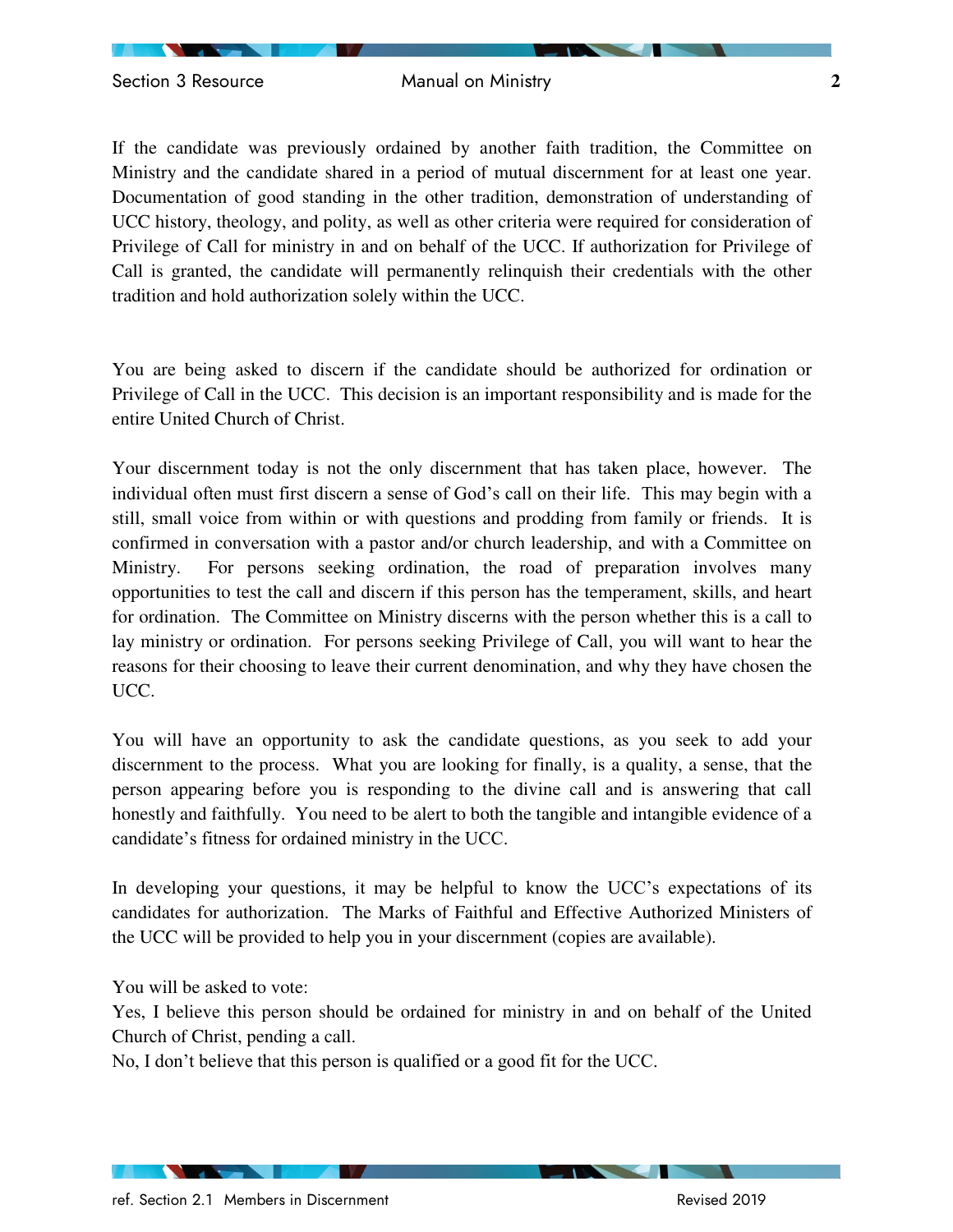Section 3 Resource **3** Manual on Ministry **3** 3

-OR-

If the person is a candidate for Privilege of Call, vote:

Yes, I believe this person should be granted Privilege of Call status and be eligible to seek a call in the UCC.

No, I don't believe this person is a good fit for the UCC.

As we proceed with this Ecclesiastical Council, remember that we do this work together with the presence and guidance of the Holy Spirit. This is God's work and we believe that God is moving in our midst. As we have gathered here in Christ's name, we are standing on holy ground.

# **THE MARKS OF FAITHFUL AND EFFECTIVE AUTHORIZED MINISTERS OF THE UNITED CHURCH OF CHRIST**

# **Exhibiting a Spiritual Foundation and Ongoing Spiritual Practice**

- Loving God, following Jesus Christ, and being guided by the Holy Spirit; living a life of discipleship.
- **Praying actively and nurturing spiritual practices.**
- Being called to ordained ministry by God and the Church.
- Continuing discernment of one's call in community.
- Understanding the power of the Holy Spirit at work through the elements of Christian worship to nurture faith.
- Exhibiting a commitment to lifelong spiritual development and faithful personal stewardship.

## **Nurturing UCC Identity**

- Acknowledging Jesus Christ as the sole Head of the Church.
- Communicating passion for the oneness of the Body of Christ (John 17:21).
- Holding active membership in a Local Church of the United Church of Christ.
- **Participating in the various settings of the United Church of Christ, including Local** Churches, Associations, Conferences, General Synod, and global ministries.
- Knowing and appreciating UCC history, polity, and theology.
- Exhibiting a commitment to the core values of the United Church of Christ: continuing testament, extravagant welcome, and changing lives.

## **Building Transformational Leadership Skills**

 Empowering the Church to be faithful to God's call, reflective of Christ's mission, and open to the surprises of the Holy Spirit.

**The Contract of Street**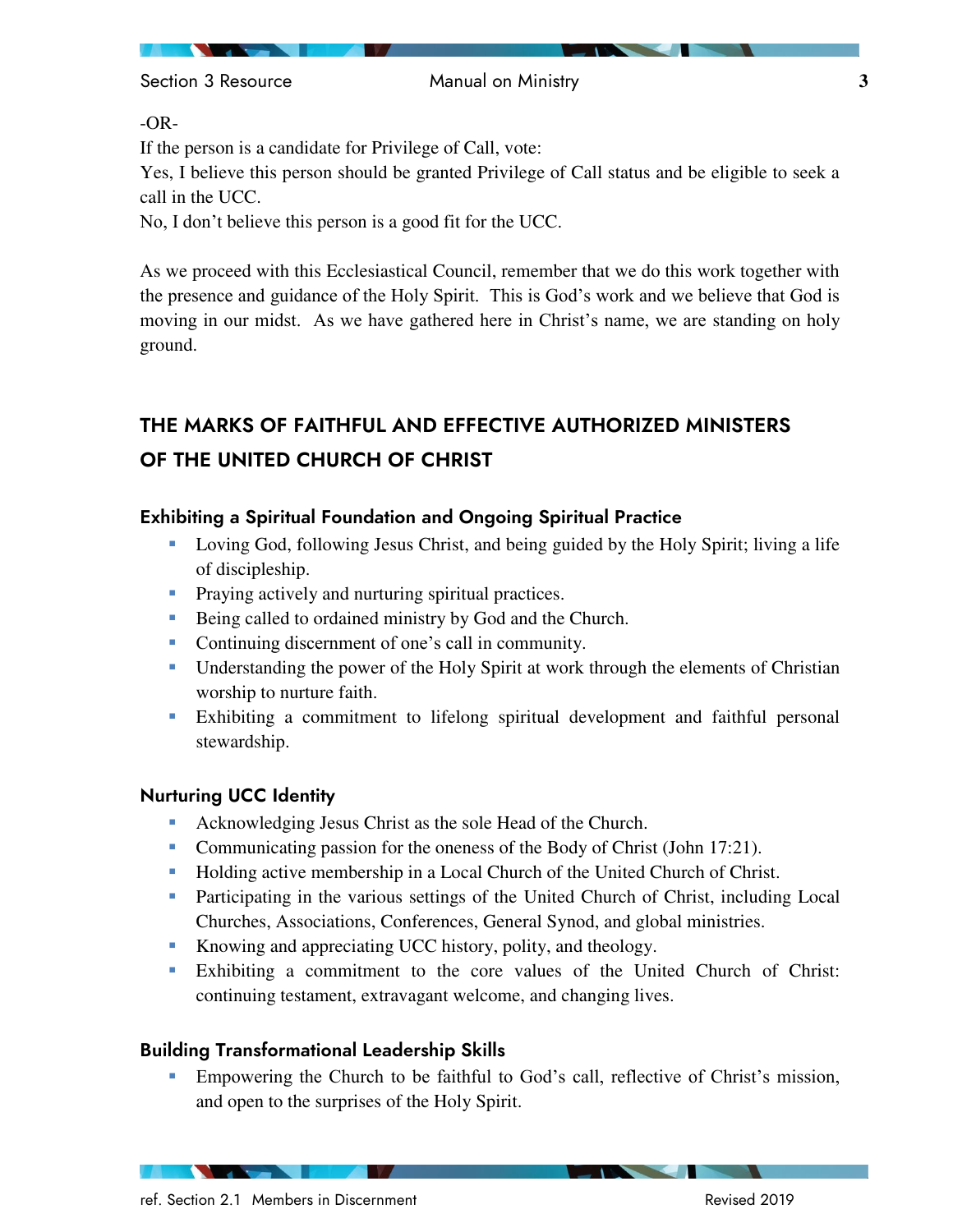#### Section 3 Resource **1988** Manual on Ministry **4** Manual Assembly 10 Manual Assembly 10 Manual Assembly 10 Manual Assembly 10 Manual Assembly 10 Manual Assembly 10 Manual Assembly 10 Manual Assembly 10 Manual Assembly 10 Ma

- **Strategically creating the future of God's Church.**
- **Witnessing in the public square to God's redeeming power.**
- **Performing necessary and appropriate administrative tasks.**
- Working collaboratively with intercultural awareness and sensitivity.
- Encouraging leadership development of self and others through continuing education and lifelong learning.

#### **Engaging Sacred Stories and Traditions**

- Exhibiting knowledge, understanding, and continuing study of the Hebrew Scriptures and the New Testament.
- **Maturing in effective proclamation and preaching.**
- Understanding the history of the Christian Church, from biblical times forward.
- **Bringing life to sacred stories and traditions in worship, proclamation, and witness.**
- **Leading faith formation effectively across generations.**
- **Holding the Holy with integrity especially as represented in the Sacraments.**

### **Caring for All Creation**

- Nurturing care and compassion for God's creation.
- Maintaining a basic understanding of mental health and wellness.
- **Practicing self-care and life balance.**
- **Providing hope and healing to a hurting world.**
- Attending to one's own spiritual and pastoral care, including engagement in supervision as appropriate.
- Stewarding the resources of the Church.

#### **Participating in Theological Praxis**

- **Practicing theological reflection and engagement as part of one's sense of ministerial** identity.
- Integrating theological reflection in teaching, preaching, and ecclesial and community leadership.
- Articulating a theology and practice of ministry consistent with the UCC Manual on Ministry.
- Demonstrating an appreciation for and participation in the ecumenical and interfaith partnerships of the UCC.
- Experiencing and appreciating a variety of theological perspectives.
- **Embodying the UCC Ministerial Code.**

### **Working Together for Justice and Mercy**

Drawing on the ministry of Jesus Christ to confront injustice and oppression.

ref. Section 2.1 Members in Discernment Revised 2019

**The Company of Company**